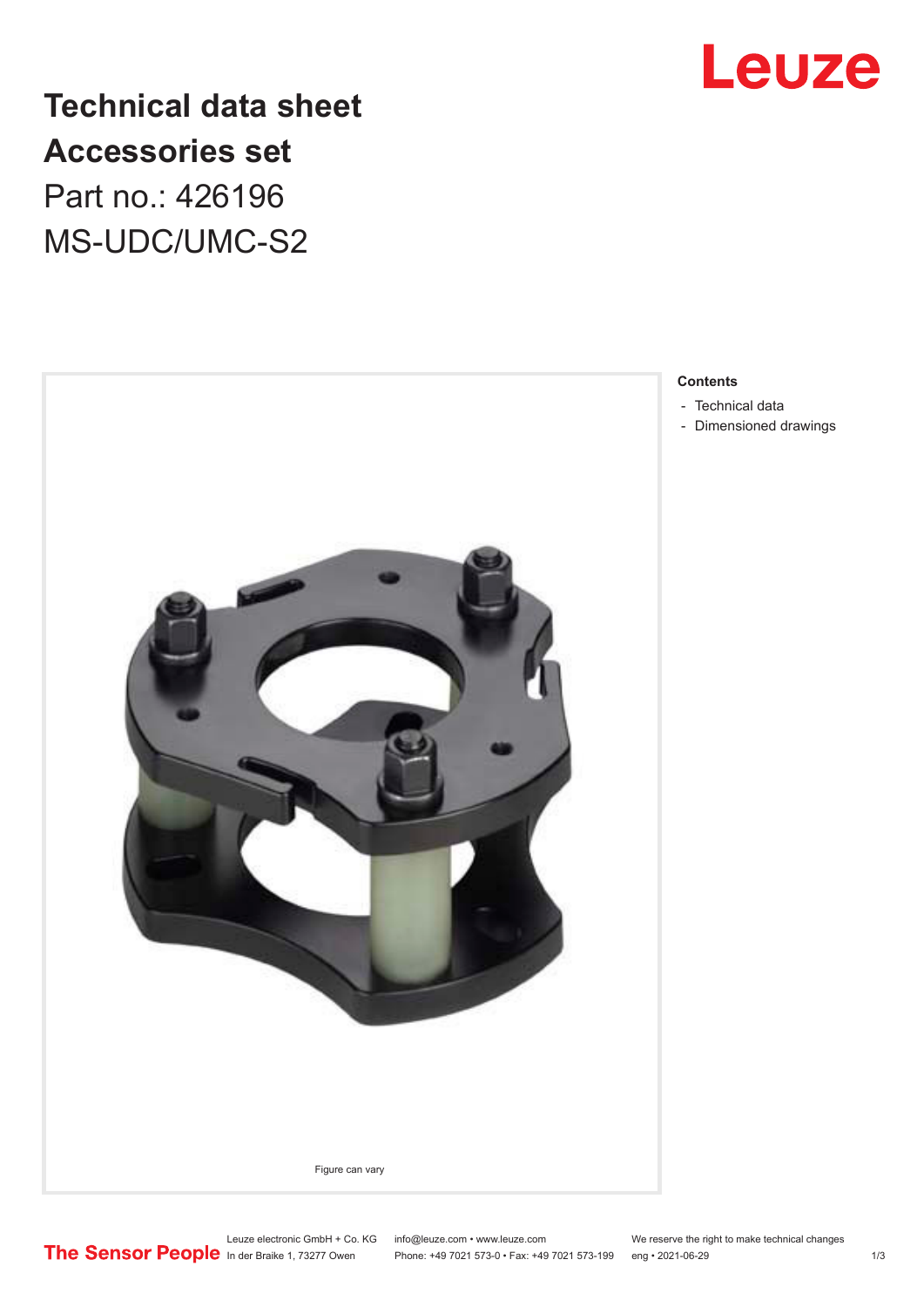## <span id="page-1-0"></span>**Technical data**

# Leuze

#### **Basic data**

| Suitable for           | UDC-S2, DC-S2 device columns     |
|------------------------|----------------------------------|
|                        | UMC-S2 deflecting mirror columns |
|                        |                                  |
| <b>Mechanical data</b> |                                  |
| Dimension (W x H x L)  | 160 mm x 62 mm x 150 mm          |
| Net weight             | 1,300q                           |
| <b>Housing color</b>   | <b>Black</b>                     |

#### **Classification**

| <b>Customs tariff number</b> | 85389099 |
|------------------------------|----------|
| eCl@ss 5.1.4                 | 27279290 |
| eCl@ss 8.0                   | 27279290 |
| eCl@ss 9.0                   | 27279090 |
| eCl@ss 10.0                  | 27273692 |
| eCl@ss 11.0                  | 27273692 |
| <b>ETIM 5.0</b>              | EC002498 |
| <b>ETIM 6.0</b>              | EC003015 |
| <b>ETIM 7.0</b>              | EC003015 |
|                              |          |